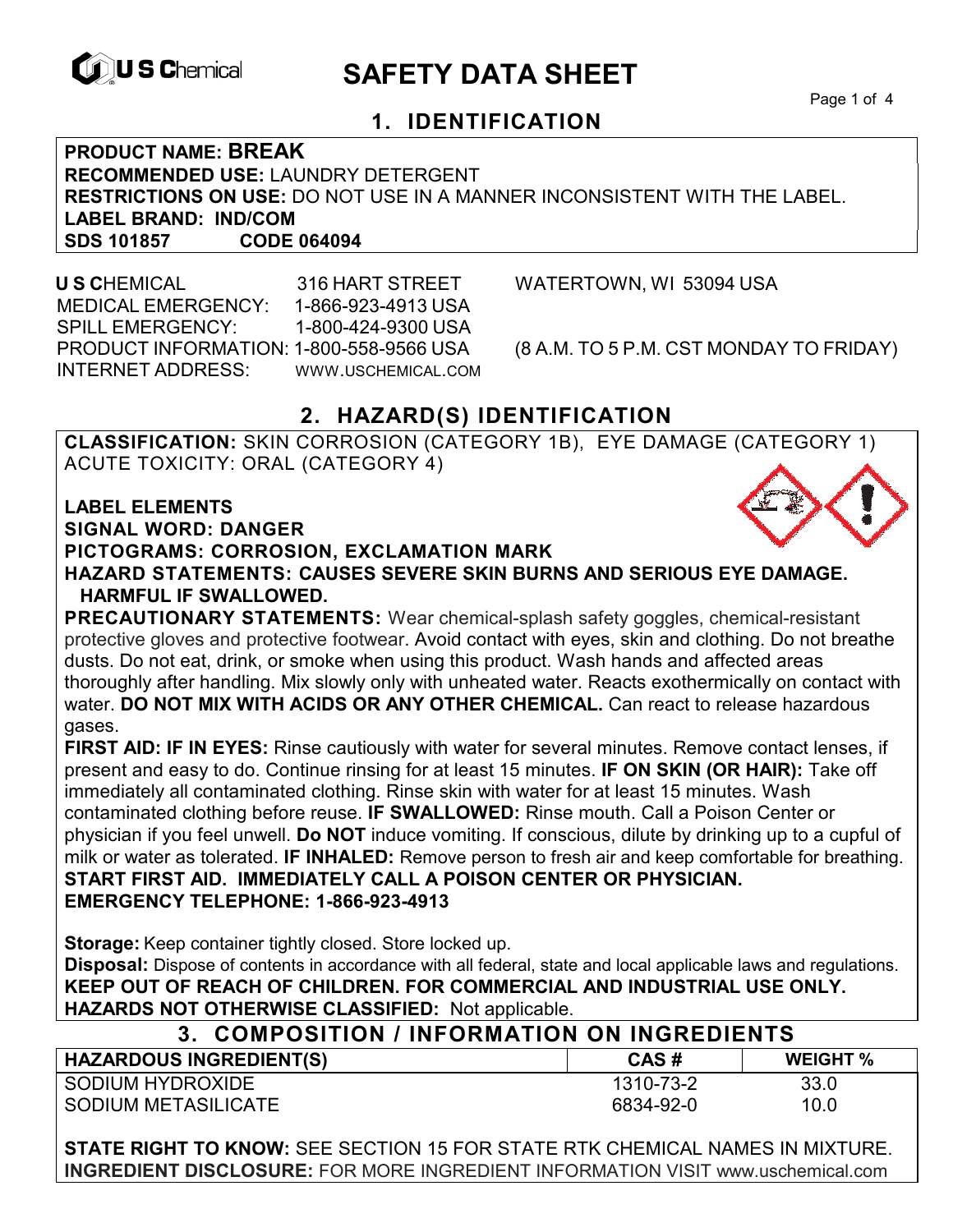## **4. FIRST-AID MEASURES** Page 2 of 4

**IF IN EYES:** RINSE CAUTIOUSLY WITH WATER FOR SEVERAL MINUTES. REMOVE CONTACT LENSES, IF PRESENT AND EASY TO DO. CONTINUE RINSING FOR AT LEAST 15 MINUTES. **IF ON SKIN (OR HAIR):** TAKE OFF IMMEDIATELY ALL CONTAMINATED CLOTHING. RINSE SKIN WITH WATER FOR AT LEAST 15 MINUTES. WASH CONTAMINATED CLOTHING BEFORE REUSE. **IF SWALLOWED:** RINSE MOUTH. **Do NOT** INDUCE VOMITING. IF CONSCIOUS, DILUTE BY DRINKING UP TO A CUPFUL OF MILK OR WATER AS TOLERATED. **IF INHALED:** REMOVE PERSON TO FRESH AIR AND KEEP COMFORTABLE FOR BREATHING. **START FIRST AID. IMMEDIATELY CALL A POISON CENTER OR PHYSICIAN. EMERGENCY TELEPHONE: 1-866-923-4913**

**MOST IMPORTANT SYMPTOMS / EFFECTS:** CAUSES SEVERE SKIN BURNS AND SERIOUS EYE DAMAGE. MAY CAUSE BLINDNESS WITHOUT IMMEDIATE FIRST AID. HARMFUL IF SWALLOWED. CAUSES BURNS AND SERIOUS DAMAGE TO MOUTH, THROAT AND STOMACH. CORROSIVE TO ALL BODY TISSUES.

**MEDICAL CONDITIONS AGGRAVATED:** NONE KNOWN.

**NOTE TO PHYSICIAN:** CALL 1-866-923-4913 FOR EXPOSURE MANAGEMENT ASSISTANCE.

## **5. FIRE-FIGHTING MEASURES**

**CHEMICAL HAZARDS:** CORROSIVE. NON-FLAMMABLE. **COMBUSTION PRODUCT HAZARDS:** OXIDES OF CARBON AND OTHER FUMES. **METHODS:** SELECT EXTINGUISHER AND METHODS BASED ON FIRE SIZE AND TYPE. **EQUIPMENT:** WEAR SCBA AND FULL PROTECTIVE GEAR AS CONDITIONS WARRANT. **NFPA RATING:** HEALTH-3/FLAMMABILITY-0/ INSTABILITY-1/SPECIAL HAZARD-N.AP. **SUITABLE EXTINGUISHERS:** WATER, DRY CHEMICAL, CO2 OR FOAM SUITABLE FOR FIRE. **UNSUITABLE EXTINGUISHERS:** NO RESTRICTIONS BASED ON CHEMICAL HAZARDS.

## **6. ACCIDENTAL RELEASE MEASURES**

**PERSONAL PRECAUTIONS:** EVACUATE UNPROTECTED PERSONNEL FROM AREA. WEAR PERSONAL PROTECTION INCLUDING RUBBER BOOTS. SEE SECTION 8. VENTILATE AREA IF NEEDED. BE CAREFUL NOT TO SLIP. WASH THOROUGHLY AFTER CLEAN-UP. **ENVIRONMENTAL PRECAUTIONS:** PREVENT SPILL FROM ENTERING DRAIN, STORM SEWER OR SURFACE WATERWAY. PREVENT WATER AND SOIL CONTAMINATION. **CLEAN-UP METHODS:** CAREFULLY SWEEP UP AND SHOVEL INTO DRY LABELED CONTAINERS WITHOUT RAISING DUST. MOVE CONTAINERS OUT OF SPILL AREA. AFTER SPILL COLLECTION, FLUSH AREA WITH WATER AND FOLLOW WITH NORMAL CLEAN-UP PROCEDURES.

## **7. HANDLING AND STORAGE**

**HANDLING:** FOLLOW ALL LABEL DIRECTIONS. INSTRUCT PERSONNEL ABOUT PROPER USE, HAZARDS, PRECAUTIONS, AND FIRST AID MEASURES. AVOID INHALATION, INGESTION, AND CONTACT WITH SKIN, EYES AND CLOTHING. DO NOT TASTE OR SWALLOW. REMOVE AND WASH CONTAMINATED CLOTHING AND FOOTWEAR BEFORE REUSE. PRODUCT RESIDUE MAY REMAIN IN EMPTY CONTAINERS. HANDLE CAREFULLY TO AVOID DAMAGING CONTAINER.

**STORAGE:** KEEP CONTAINER TIGHTLY CLOSED. STORE LOCKED UP. STORE AT AMBIENT TEMPERATURES IN A DRY AREA OUT OF DIRECT SUNLIGHT. ROTATE STOCK REGULARLY. KEEP AWAY FROM FOOD AND DRINK. KEEP OUT OF REACH OF CHILDREN.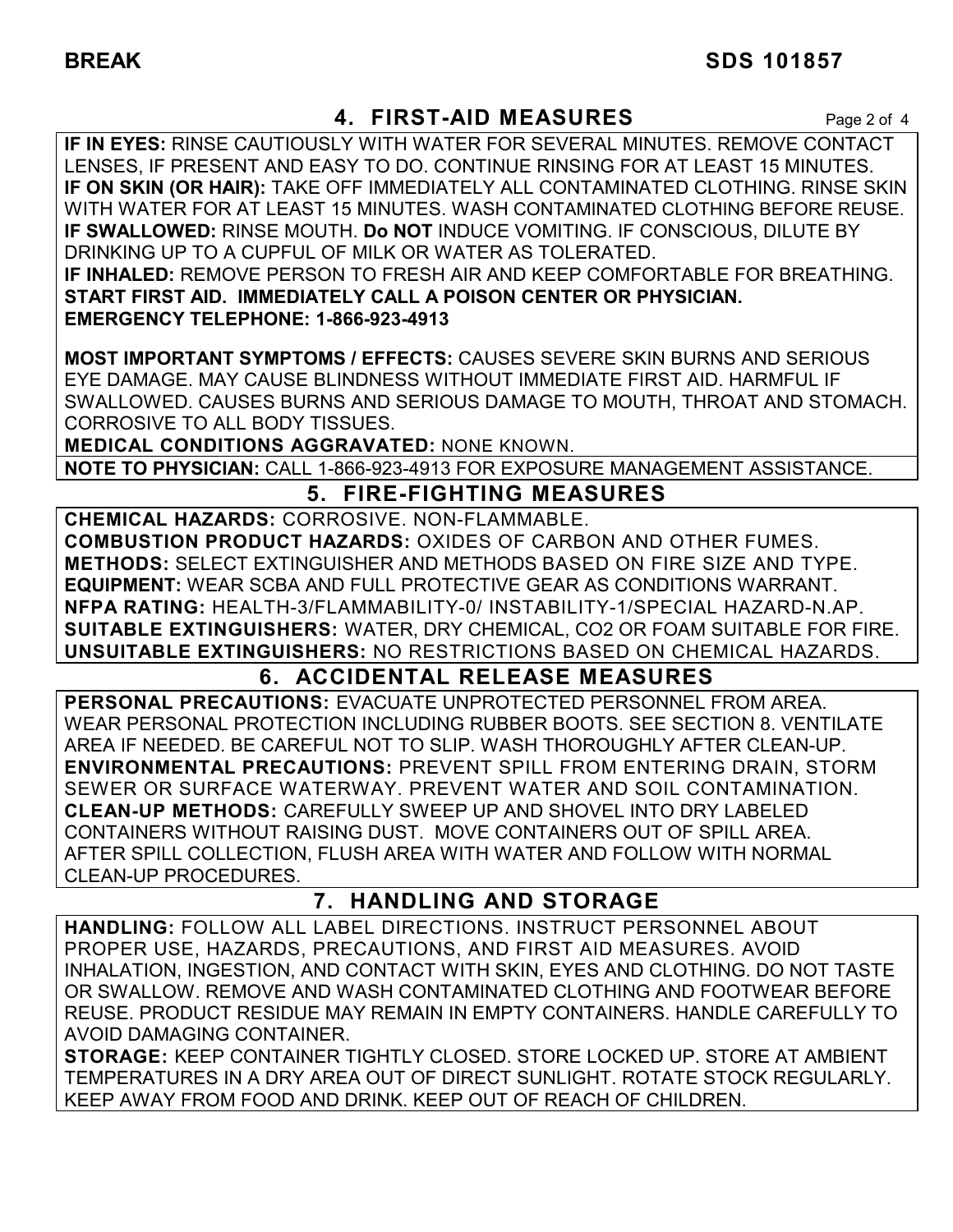#### **BREAK SDS 101857**

#### **8. EXPOSURE CONTROLS / PERSONAL PROTECTION** Page 3 of 4

**EXPOSURE LIMITS:** SODIUM HYDROXIDE = 2 MG/M3 CEILING (ACGIH), 2 MG/M3 TWA (OSHA) SODIUM METASILICATE = NONE

**ENGINEERING CONTROLS:** GENERAL ROOM VENTILATION IS TYPICALLY ADEQUATE.

#### **PERSONAL PROTECTION**

**EYES:** CHEMICAL-SPLASH SAFETY GOGGLES.

**HANDS:** CHEMICAL-RESISTANT PROTECTIVE GLOVES (NITRILE, NEOPRENE OR RUBBER). **RESPIRATORY:** WEAR DUST MASK IF HANDLING CREATES AIR-BORNE DUST.

**FEET:** PROTECTIVE FOOTWEAR.

**BODY:** SUITABLE PROTECTIVE CLOTHING.

**HYGIENE MEASURES:** HANDLE IN ACCORDANCE WITH GOOD INDUSTRIAL HYGIENE AND SAFETY PRACTICE. TAKE OFF IMMEDIATELY ALL CONTAMINATED CLOTHING AND WASH IT BEFORE REUSE. WASH HANDS AND AFFECTED AREAS THOROUGHLY AFTER HANDLING. PROVIDE SUITABLE FACILITIES FOR QUICK DRENCHING OR FLUSHING OF THE EYES AND BODY IN CASE OF CONTACT OR SPLASH HAZARD.

## **9. PHYSICAL AND CHEMICAL PROPERTIES**

| <b>APPEARANCE: WHITE POWDER</b>        | <b>AUT</b>   |
|----------------------------------------|--------------|
| <b>ODOR: NONE</b>                      | <b>DEC</b>   |
| <b>pH CONCENTRATE: N.AP.</b>           | <b>EXPI</b>  |
| pH READY-TO-USE: N.AP.                 | <b>EVAR</b>  |
| pH @ USE DILUTION: ABOVE 12.0 (BASIC)  | <b>FLAN</b>  |
| <b>PHYSICAL STATE: GRANULAR POWDER</b> | <b>FLAS</b>  |
| <b>RELATIVE DENSITY (WATER): N.AV.</b> | <b>INITI</b> |
| <b>SOLUBILITY (WATER): MODERATE</b>    | <b>MEL</b>   |
| VAPOR PRESSURE: N.AV.                  | <b>ODO</b>   |
| VAPOR DENSITY: N. AV.                  | <b>PART</b>  |
| VISCOSITY: N.AP.                       | OTHI         |

**D-IGNITION TEMPERATURE: N.AV. DMPOSITION TEMPERATURE: N.AV. LOSIVE LIMITS (LEL/UEL): NONE EVAPORATION RATE:** N.AV. **FLAMMABILITY (SOLID, GAS):** N.AP. **SH POINT: NONE INITIAL BOILING POINT/RANGE:** N.AV. **MELTING POINT/FREEZING POINT:** N.AV. **ODOR THRESHOLD:** N.AV. **PARTITION COEFF. (N-OCTANOL/WATER):** N.AV **OTHER:** N.AV.

## **10. STABILITY AND REACTIVITY**

**REACTIVITY:** MIXING WITH INCOMPATIBLES CAN RELEASE HEAT + HAZARDOUS GASES. **CHEMICAL STABILITY:** STABLE.

**POSSIBILITY OF HAZARDOUS REACTIONS:** SEE REACTIVITY. WILL NOT POLYMERIZE. **CONDITIONS TO AVOID: TEMPERATURES ABOVE 120°F (49°C) AND HIGH HUMIDITY. MATERIALS TO AVOID:** ACIDS, METALS + OTHER CHEMICALS. MIX ONLY WITH WATER. **HAZARDOUS DECOMPOSITION PRODUCTS:** NONE UNDER NORMAL CONDITIONS.

## **11. TOXICOLOGICAL INFORMATION**

**ROUTES OF EXPOSURE:** EYES, SKIN, INGESTION, INHALATION. **INFORMATION ON ROUTES OF EXPOSURE:** NO LC50/LD50 TEST DATA ON MIXTURE. **ACUTE EFFECTS /SYMPTOMS**: CORROSIVE TO ALL BODY TISSUES.  **EYES:** CAUSES SERIOUS EYE DAMAGE. MAY CAUSE PAIN, REDNESS AND WATERING.  **SKIN:** CAUSES SEVERE SKIN BURNS. MAY CAUSE DELAYED PAIN, REDNESS AND BLISTERING. **INGESTION:** CAUSES BURNS AND SERIOUS DAMAGE TO MOUTH, THROAT AND STOMACH. **INHALATION:** MAY CAUSE CORROSIVE EFFECTS TO NOSE, THROAT, AND RESPIRATORY SYSTEM. **CHRONIC / OTHER EFFECTS:** NO REPORTABLE GERM CELL MUTAGENS, SKIN SENSITIZERS, RESPIRATORY SENSITIZERS, REPRODUCTIVE TOXINS OR ASPIRATION HAZARDS. **SPECIFIC TARGET ORGANS (SINGLE/REPEATED):** NONE KNOWN. **NUMERICAL MEASURES OF TOXICITY:** ATEmix (ORAL-RAT) = 1050 MG / KG **CARCINOGENS:** NO REPORTABLE ACGIH, IARC, NTP, OR OSHA CARCINOGENS.